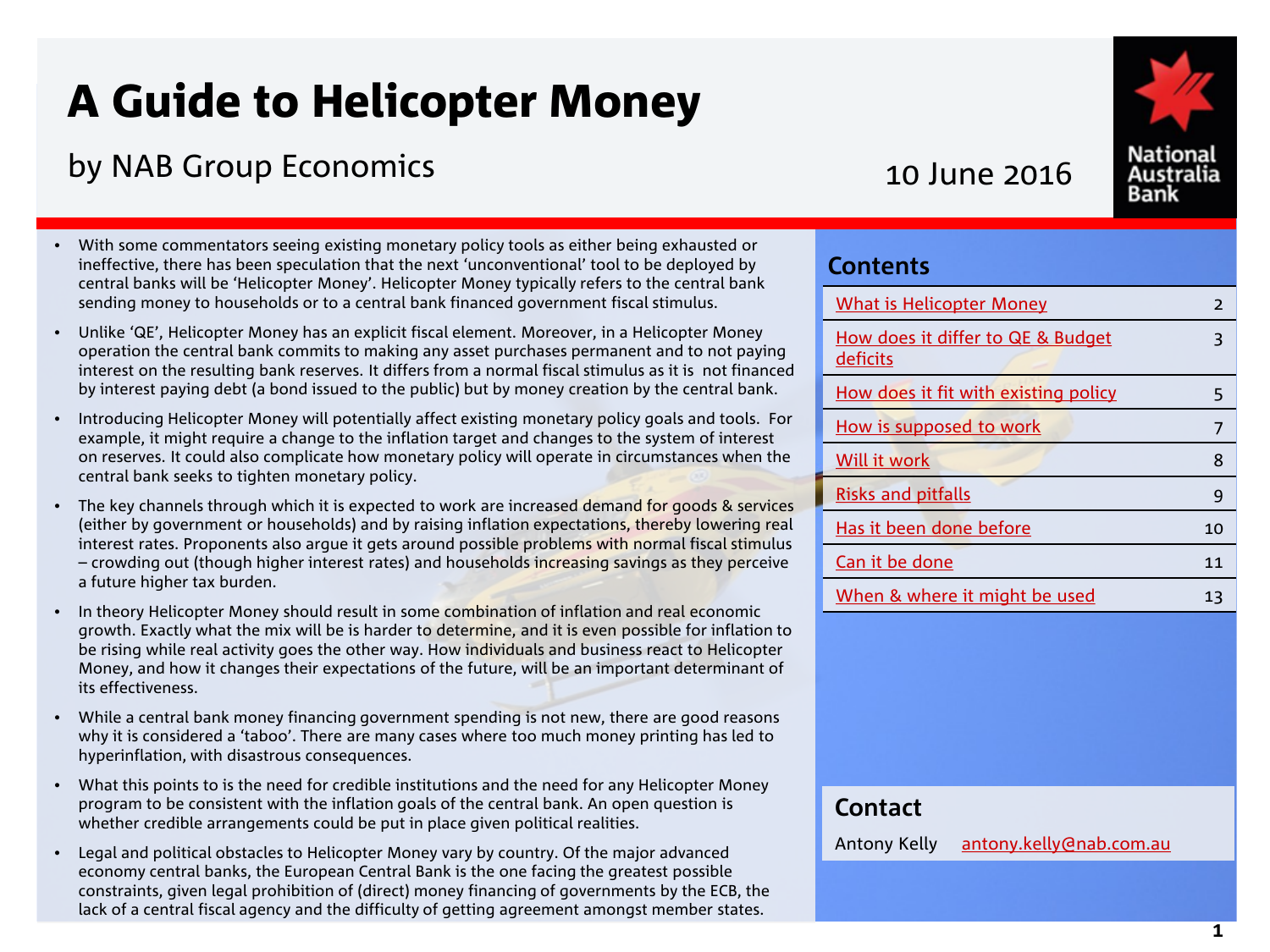# <span id="page-1-0"></span>**What is Helicopter Money?**



- The term 'Helicopter Money' comes from a thought experiment by Milton Friedman in which helicopters dropped money from the sky.
- Of course, no one is actually proposing this. The closest actual suggestion to this is for the central bank to send cheques to households (or to make deposits into their bank accounts).
- In fact, many suggestions have been lumped under the umbrella of 'Helicopter Money' – the box on the right lists some of the proposals that have been put forward.
- Apart from the central bank sending out cheques, usually Helicopter Money proposals come in the form of fiscal stimulus – government directly buying goods and services or sending money to households (via tax cuts, rebates or some other means) which is financed by the central bank.
- While there are other proposals called Helicopter Money, for the rest of the note, we will take it to mean either the central bank sending out cheques to households or financing a government fiscal stimulus.



#### Suggested forms of Helicopter Money

- Money financed fiscal stimulus: Fiscal stimulus (i.e. Government spending on goods and services, or tax cuts or payments to households) funded by:
	- (1) The central bank crediting the Government's (Treasury) account with the central bank
	- (2) A government bond issue which is then purchased by the central bank (either directly or indirectly). Some proposals suggest that this debt is either:
	- (i) Rolled over in perpetuity, or
	- (ii) Issued as, or converted into, a non-interest bearing nonredeemable asset (e.g. perpetual zero coupon bonds), or
	- (iii) Written-down or cancelled or forgiven ('haircuts').
	- (3) Borrowing from the banking system (not households) either through banks buying government bonds or providing loans.
- Money to the people: central bank gives 'cheques' directly to the public. Alternatively the central bank could credit their bank accounts.
- Central bank provides perpetual, zero-interest loans to banks who in turn provide loans (up to a maximum per person) on the same terms to the public.
- Central bank unilaterally cancels or restructures its holdings of government debt.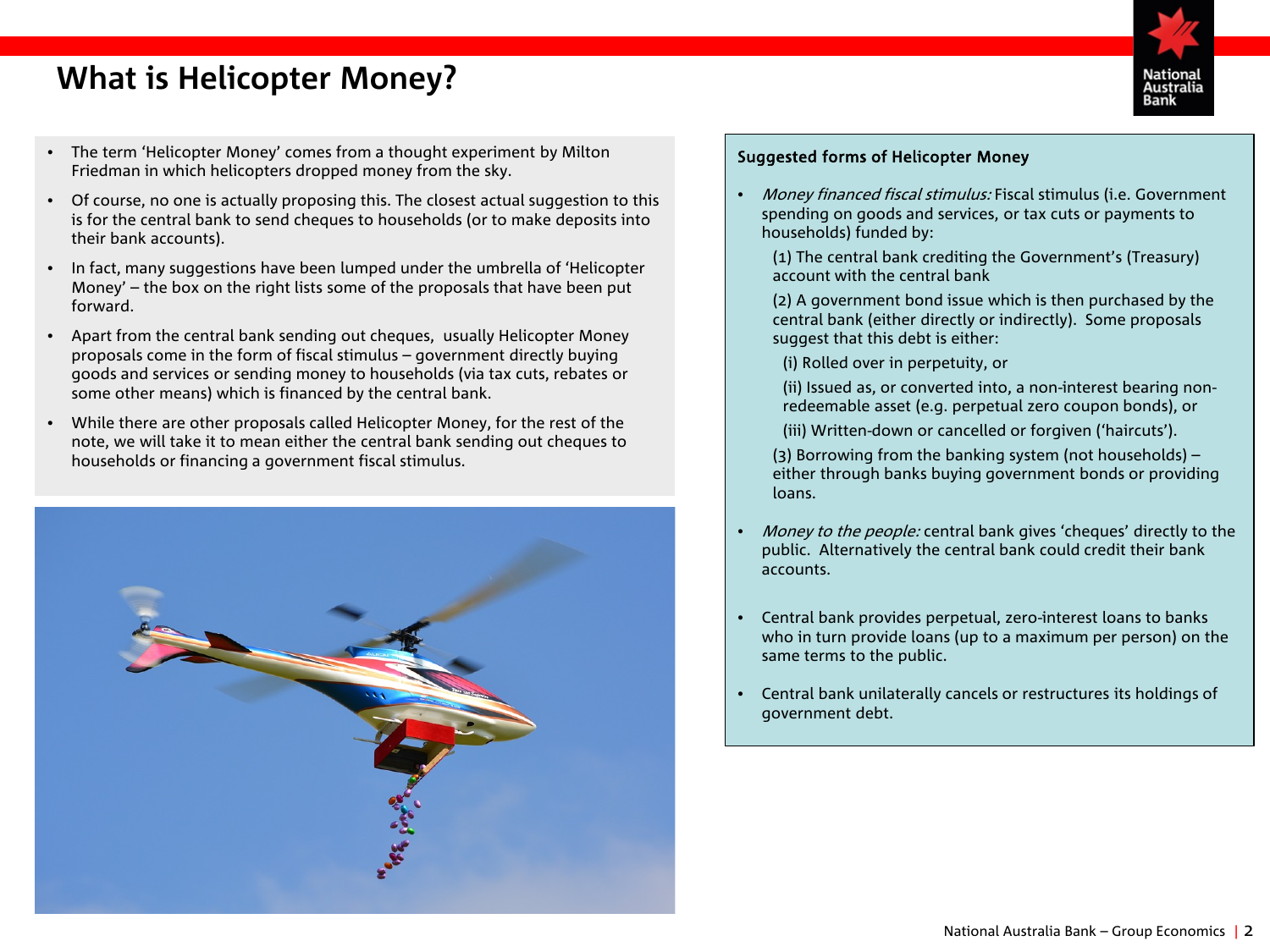

# <span id="page-2-0"></span>**QE was 'printing money'– what's different**

### Difference to Quantitative Easing

- In recent years several central banks the U.S. Federal Reserve, the Bank of England, the Bank of Japan and the European central bank – have engaged in so-called 'Quantitative Easing' programs. These involve the purchase of assets, typically (longer-term) government bonds in the secondary market by the central bank.
- To finance its asset purchases the central bank would simply credit the account of the seller of the bond. This leads to an increase in bank deposits with the central bank – i.e. bank reserves, a form of base money. As a result, it was often described as 'money printing' by the central bank.
- If Helicopter Money involves the central bank creating new money how do the two differ? Many proponents of Helicopter Money argue the key differences are:

Fiscal stimulus: the QE programs were independent of government fiscal policy – sometimes the budget deficits were getting bigger (stimulus) sometimes smaller (contractionary). Note a budget deficit is not regarded as stimulus by itself – but a larger deficit is. For Helicopter Money there is (normally) a fiscal element; as a result some commentators call a combined QE and fiscal stimulus package Helicopter Money.

Permanence: the idea behind QE is that when the economy has recovered the central bank would sell the assets. As a result, households/markets and the Government do not see QE as ultimately financing government budget deficits.

Related to the above, Helicopter Money creates an asset for households and no liability for anyone else. QE is an asset swap – money for your bond. With Helicopter Money you should feel better off – you (or the Government) is given money which will never have to be repaid. To make this point totally clear is why some proposals call for the central bank to write-off off any loans made to the government.

### Is Abenomics an example of Helicopter Money?

- Shinzo Abe's election as Prime Minister of Japan heralded the start of so-called 'Abenomics' which had three 'arrows' – aggressive monetary policy, flexible fiscal policy and a growth strategy.
- Monetary policy was certainly aggressive the Bank of Japan (BoJ) sought to take Japan out of a long period of deflation by announcing large scale asset purchases (QE) and a 2% inflation target. The Government, starting in January 2013, also announced a series of fiscal stimulus packages.
- The size of the BoJ's asset purchases was, and continues to be significant. The BoJ are buying all of the Government's new issuance each year plus some. As a result their share of the stock of Government bonds (JGBs) is rising rapidly
- However, there are some key differences with Helicopter Money. The first is that, there was no explicit commitment to making the asset purchases permanent. Emphasising this point, Japan has in the past unwound a QE program. At the time Abenomics was introduced, the Government announced medium-term targets to display its commitment to getting its budget in order. Despite the announced fiscal stimulus packages, fiscal policy may only have been mildly stimulatory in 2013 (or not depending on the measure used) and has been contractionary since then.
- While it has changed recently, at the start the BoJ was paying interest on reserves at 0.1% - so it was buying JGBs by issuing what amounted to a debt paying instrument.



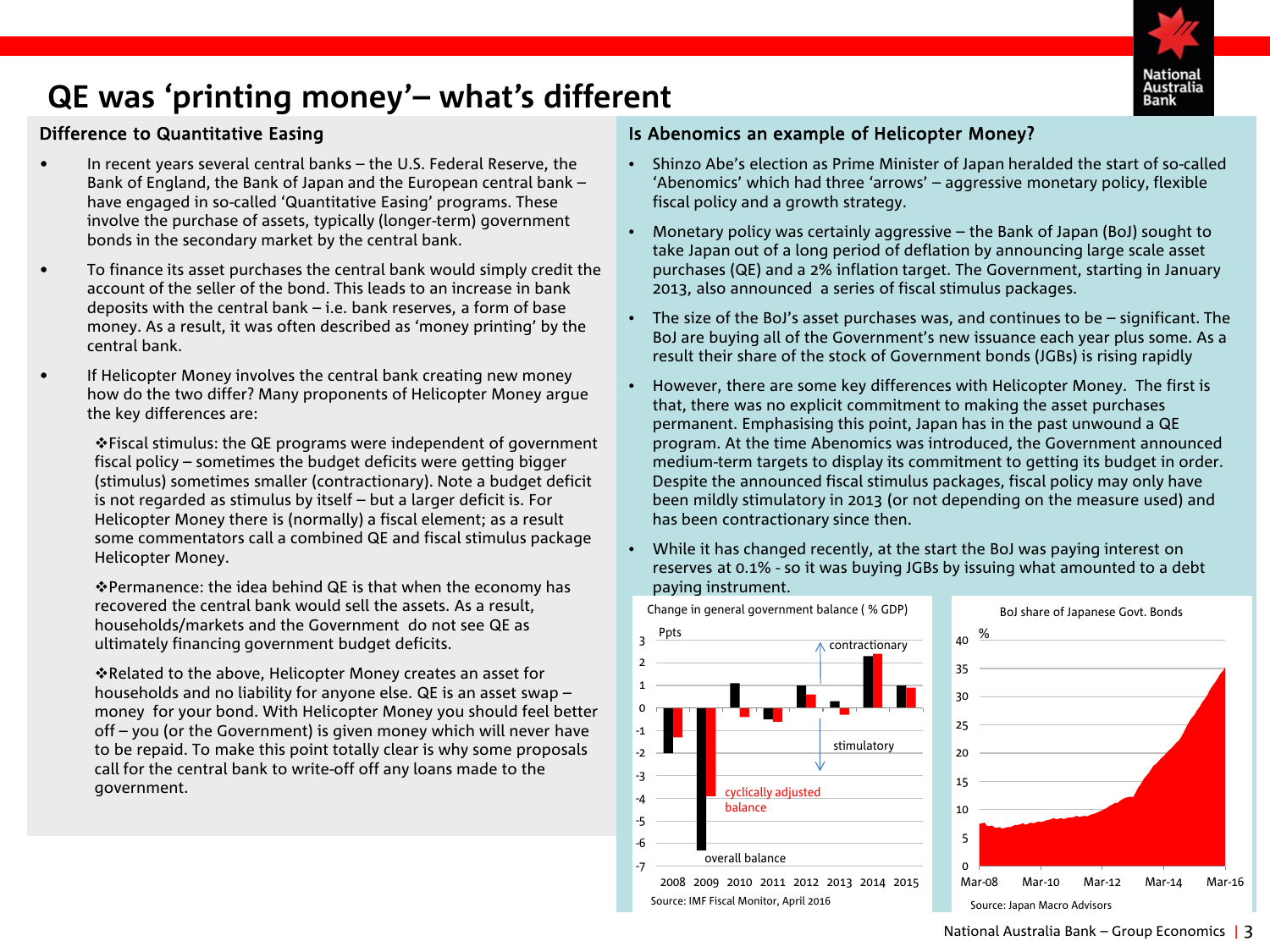# **… & we have budget deficits – what's different?**

### Difference to normal fiscal stimulus

- Under a normal bond-financed fiscal stimulus, the government issues bonds which are bought by the private sector.
- The most obvious difference is that the central bank is not involved at all. This is purely a 'fiscal' action.
- It's not just the label that differs the bonds issued by the government are a liability that needs to be paid-off and serviced (through regular interest payments). As such they reduce future fiscal flexibility and give rise to discussions about how the liability will be paid off – e.g. future tax rises – which may lead households/businesses to increase savings now, offsetting any stimulus. There are also concerns about crowding out private sector activity, in the event that government bond issues raise interest rates.
- Following on from this, households (and business) don't feel any wealthier – buying government bonds simply represents a change in their mix of assets.
- In contrast, the idea with Helicopter Money is that the government faces no real liability (at worst it is in name only and will never be paid off).

### Difference to QE and normal fiscal stimulus

- The differences are getting small at this point and some consider QE and fiscal stimulus to be Helicopter Money (particularly in the Euro zone, where even purchases of government debt could help alleviate fiscal constraints on many governments). One main point of difference remains one of permanence – QE is supposed to be temporary while Helicopter Money is not.
- Another difference is that there should be no interest on reserves created by Helicopter Money, as the payment of interest means that the stimulus is being financed by an interest bearing liability (see discussion on how Helicopter Money fits in with existing monetary policy frameworks).
- Not everyone agrees that permanence is important do households worry about future tax liabilities when they get a cheque from the Government? Probably depends – clearly if told they would have to repay it tomorrow then they would worry. Between this extreme and the other of permanence there is plenty of grey.



Helicopter Money

# Permanent QE

+

# No interest on bank reserves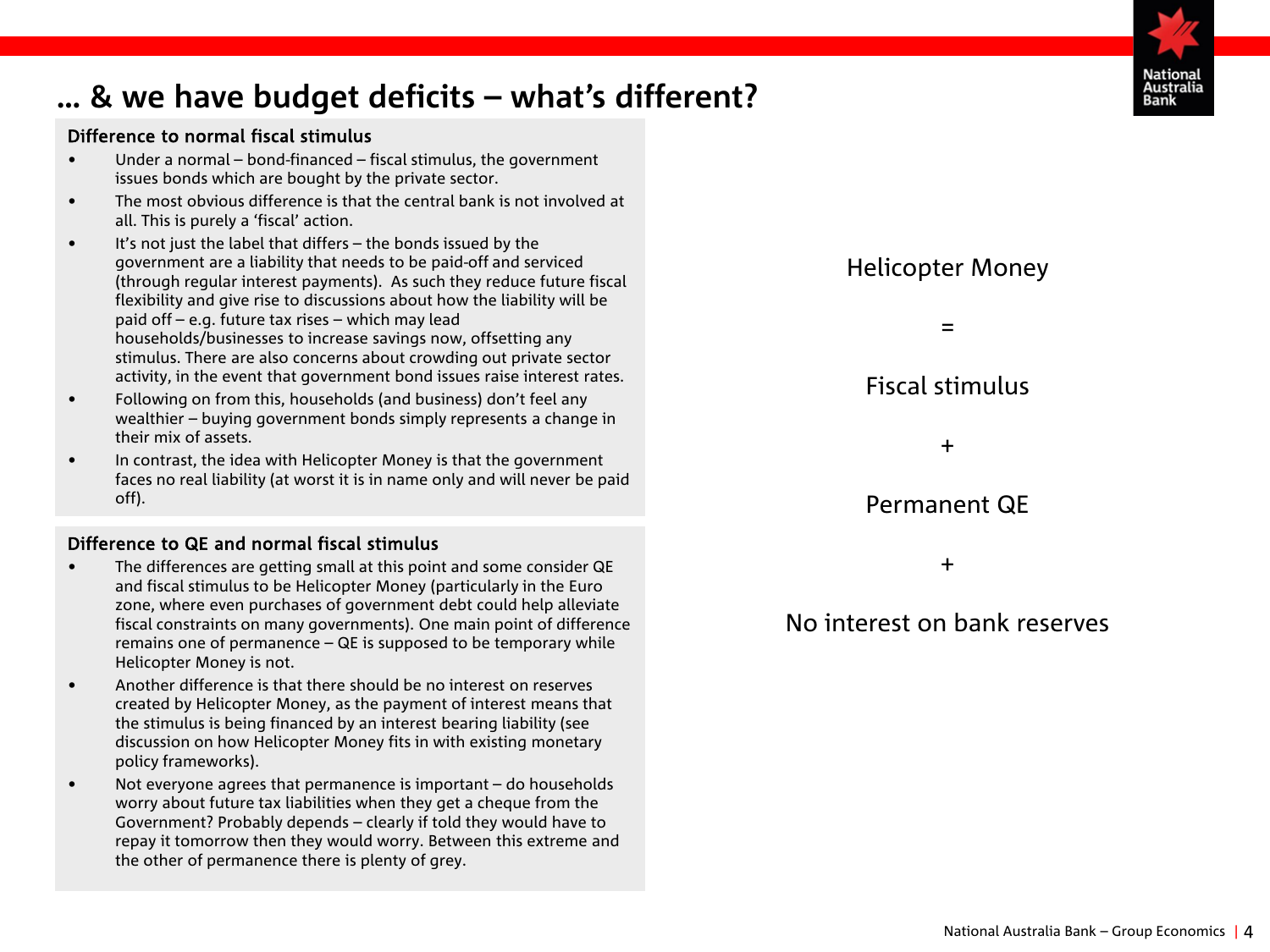

# **How does it fit in with existing monetary policy frameworks?**

### Implications for existing targets and goals of monetary policy

- Helicopter Money cannot just be added onto existing frameworks it has implications for interest rates setting, not just now but into the future, bank inflation targets and other aspects of central bank policy – particularly interest on (excess) reserves (IOR).
- The fundamental choice open to a central bank is either to target the quantity of money or the price ('interest rates'). Helicopter Money, as its name suggests, is targeted at the quantity rather than the price. It is true that for policy rates such as the fed funds rate the Fed can set what it likes (regardless of the quantity of money) by paying interest on reserves (or receiving interest if it sets a negative deposit rate). But the only purpose in changing these rates are to influence market determined rates (i.e. those for home mortgages, business loans etc).
- It also raises issues for inflation targets. The former Fed Chair, Ben Bernanke has stated that the introduction of Helicopter Money might require the Fed to temporarily raise its inflation target or, equivalently, set a higher price level it is aiming for. This in part relates to the view that the public must believe that Helicopter Money is permanent for it to be effective and over time permanently more money should mean permanently higher prices.
- Indeed one view is that to the extent Helicopter Money might be effective it is only because it leads to a credible change in the inflation target.

One possible example of this is that Japan's QE program in the 2000s had little impact on inflation, but that the more recent program has had more success because it was accompanied by a clearer and more credible commitment to a higher inflation target.

Another example of the importance of 'regime change' has been noted in the case of several hyperinflations (Germany, Austria, Hungary and Poland in the 1920s) which ended, even as the printing presses continued to run, as credible policies and arrangements to get inflation under control were announced.

• Clearly, in the case where the monetary policy is not meeting its existing target – particularly where inflation is too low – Helicopter Money could be calibrated towards achieving that target rather than a new one. Indeed one of the reasons it is being advocated is the inability of central banks currently to meet their inflation targets.

# Stylised examples of link between Helicopter Money and inflation target

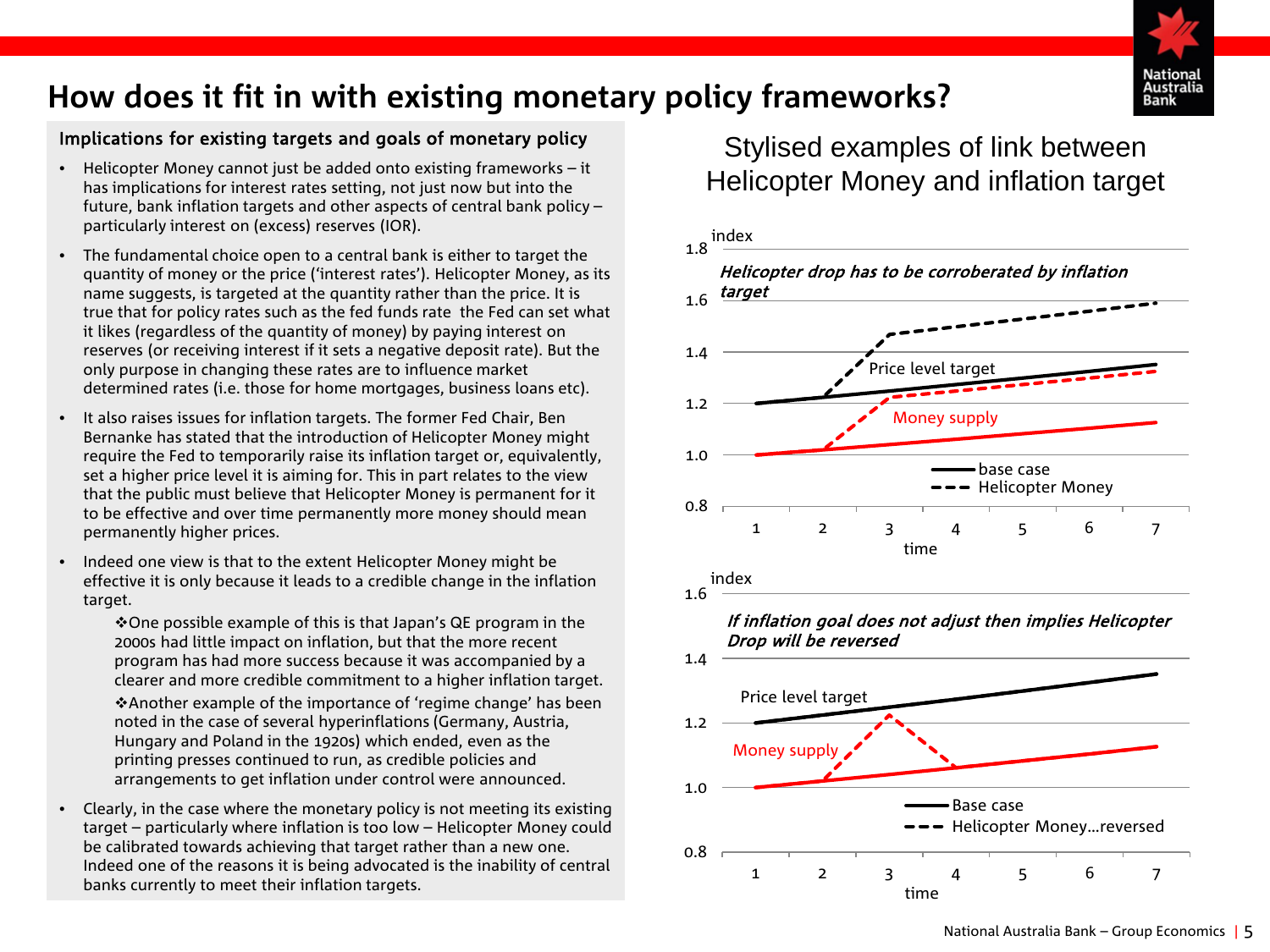

# <span id="page-5-0"></span>**How does it fit in with existing monetary policy frameworks?**

### Implications for Interest on Reserves

- Reserves are deposits financial institutions have with the central bank.
- Central banks that currently pay interest on reserves would need to make an adjustment. Helicopter Money would have the effect of creating bank reserves (as did QE), regardless of the form it takes.
- So, in the case of money financed fiscal stimulus, while the central government may feel that the spending has no fiscal impact, it has in fact been financed by an interest bearing liability – bank reserves – issued by a government agency (the central bank).Unlike QE, the central bank has not picked up a corresponding interest paying asset. This means any current (and future) profits it pays to Government would fall.
- Some central banks now charge banks for depositing money with them. If this were the practice (and applied at the margin to the extra reserves created by a helicopter drop), then it would be the banks who were financing the stimulus. Again, this is not the idea of Helicopter Money which is to create the impression of wealth gains (not simply a wealth transfer).
- However, just abolishing the system of interest on reserves isn't a simple solution. The QE programs have created huge levels of bank reserves. Removing IOR would have the following implications: 1) a reduction in bank profitability (a concern already in some countries), and 2) interest on reserves is the means by which the central bank can increase interest rates in the future given the existence of a large amount of reserves. Without having control of future interest rates then central bank's commitment to keep inflation under control will lack credibility.
- We have seen in the case of negative interest rates, the introduction of tiering – i.e. banks receive interest on some deposits with the central bank and on others they pay. Something akin to this might occur if Helicopter Money was introduced. For example, the former head of the Federal Reserve, Ben Bernanke has suggested that if the Fed were to use Helicopter Money it could institute a permanent levy on the banks which would exactly offset the amount of interest they receive from having higher reserves.

Similarity of standard fiscal stimulus and Heli. Money with interest on reserves (IOR)





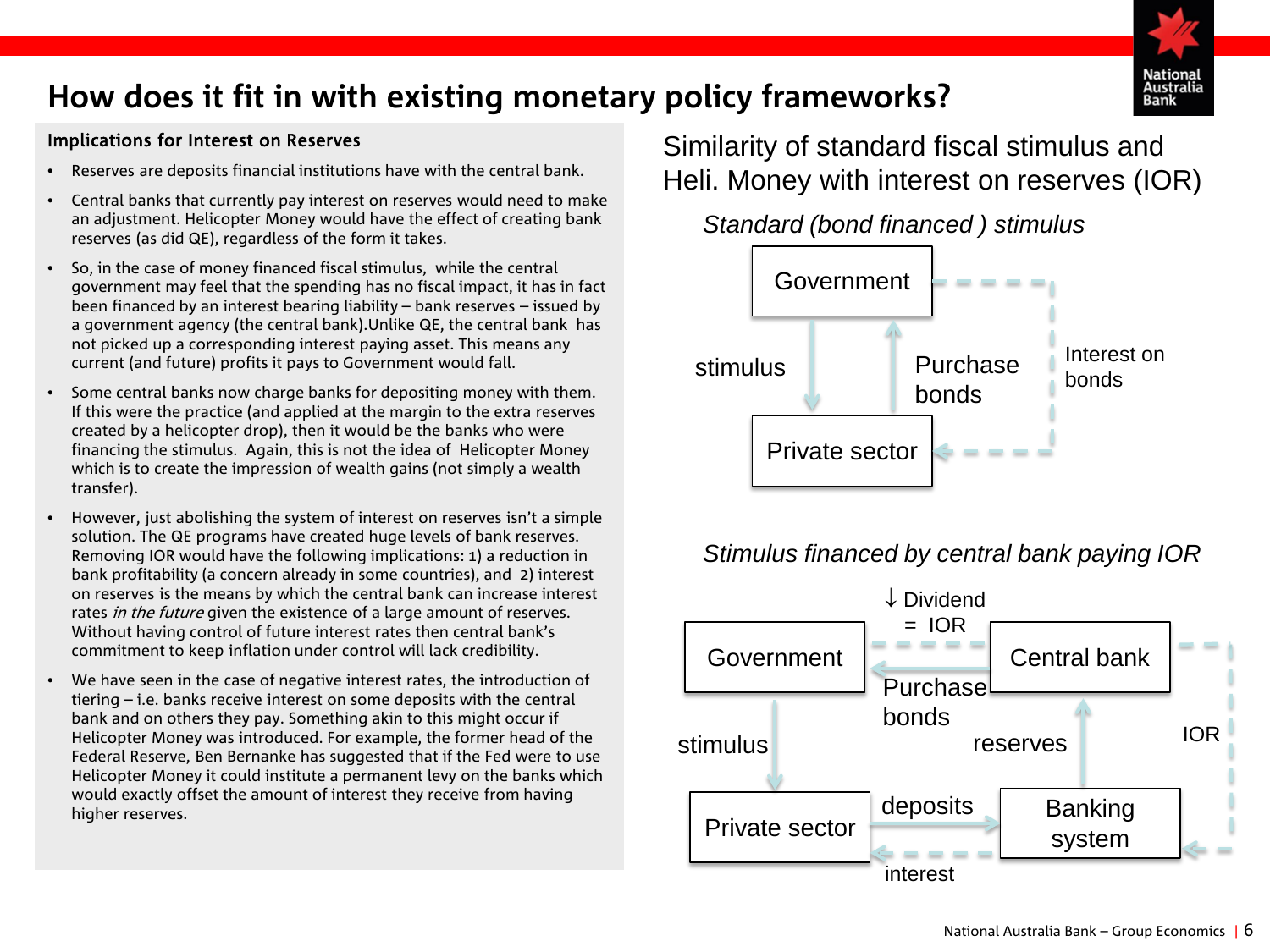# <span id="page-6-0"></span>**How is it supposed to work?**

- Most proposals for Helicopter Money are either money financed fiscal stimulus or 'money for the people' (the central bank sends 'cheques' out directly).
- The economics is pretty similar the fiscal stimulus just adds another party the Government. In either case the central bank creates new money and it is distributed (by the central bank itself or via Government using tax cuts/benefit increases) to another party (the Government or households) to spend.
- The two main ways it is expected to work in boosting the economy are:  $\triangle$ A direct boost to spending – most obviously when the Government is the ultimate recipient of the money and spends the money on goods and services – or by households lifting their spending (except in the unlikely event they save all the money they are given).

 $\cdot$  Higher inflation expectations as a permanent increase in the base money should increase inflation. This in turn should reduce the real rate of interest giving households an incentive to consume now and business to invest.

• Proponents argue that it gets around some of the problems often raised with fiscal policy.

With normal fiscal stimulus, the Government issues debt on which it has to pay interest. This can give rise to concerns about the future, e.g. of higher taxes causing people to save any tax cuts or cheques they are given. However, with Helicopter Money neither the government or households ever pay the money back and pay no interest. As a result households should see any increase in money they receive as an increase in wealth, or if Government is the recipient, it should be free to spend without adding to fiscal problems.

Another concern with normal fiscal stimulus is that additional government debt can lead to 'crowding out' if higher government borrowing leads to higher interest rates. Again, as the monetary stimulus should put downward pressure on (real) interest rates crowding out is less likely (assuming there are unutilised or underutilised resources in the economy).







National Australia Bank – Group Economics | 7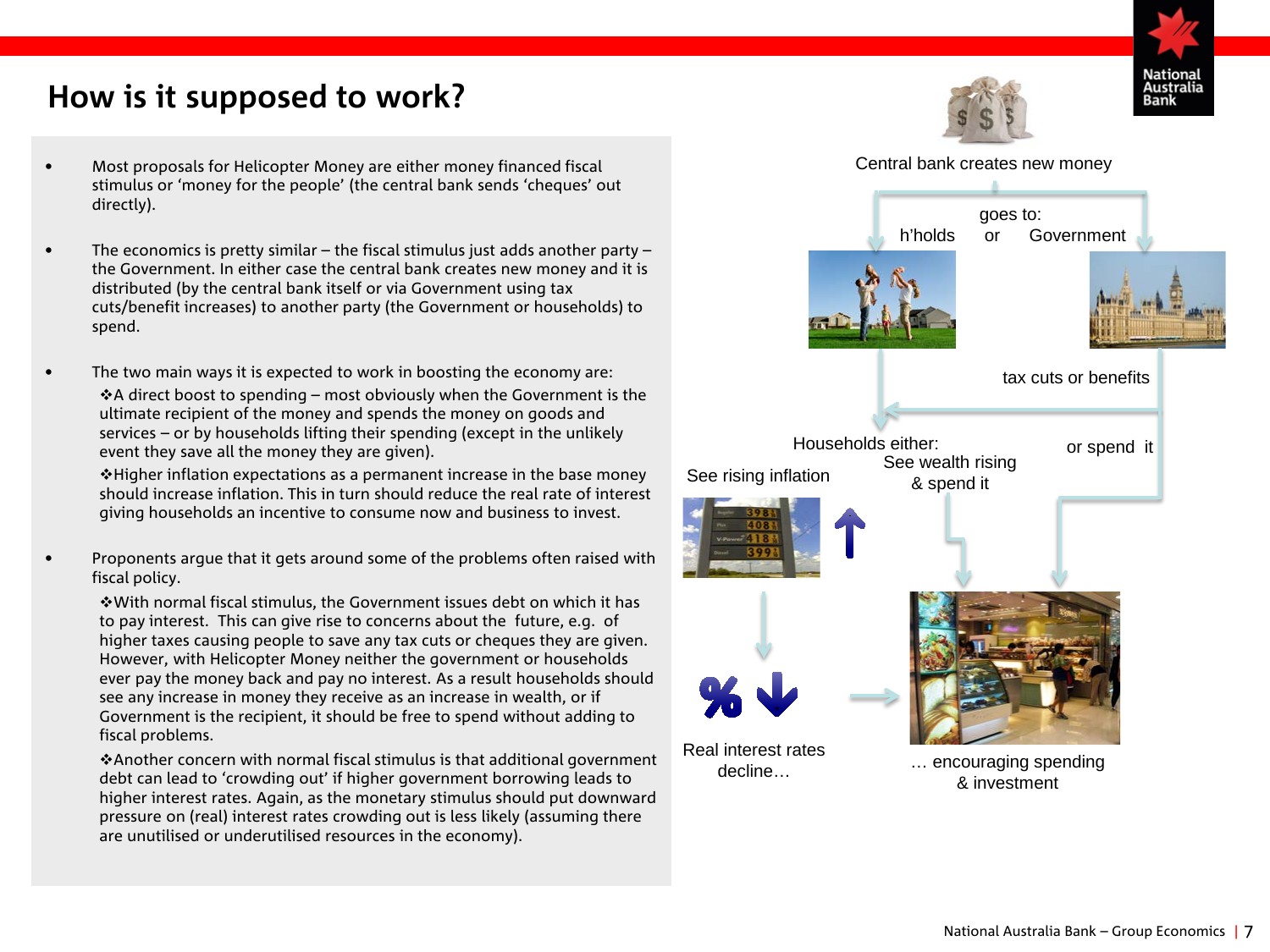

# <span id="page-7-0"></span>**Will it work? – expectations and reaction could be crucial**

- Answering whether it will work depends on what you are trying to achieve. In theory, what is essentially fiscal and monetary stimulus combined should get some combination of inflation and real economic growth. Exactly what the mix will be, and how quickly its effects will emerge, is harder to determine. At an extreme (worst case outcome), it is even possible for inflation to be rising while real activity goes the other way.
- It could depend on a country's starting position. For example, for a country that is close to full-employment, inflation is going to be the more likely outcome.
- How people perceive any Helicopter Money announcement (which will almost certainly not be called that) will be crucial. If a cheque turns up in the mail how do households react to it. Do they see it as a windfall to be spent? Or does the fact that newspapers are saying that the central bank is dropping money out of helicopters cause a sense of crisis (or add to an existing crisis) and increase household and business caution.
- Some of the specific proposals involve the central bank cancelling any debt owed to it by the central government. This could result in the central bank having negative equity. While this, as a practical matter may not affect the central bank's ability to keep operating, the headlines that would result would hardly engender confidence. The flipside is that it would make it clear that the stimulus hasn't resulted in a greater debt burden for the central government.
- As noted before, it will also have to be integrated into the existing monetary policy framework (or replace parts of it) – changes to interest on reserves and the inflation targets of the central banks themselves. At the least it has the potential to cause confusion, potentially messing up expectations and adding to the crisis the policy might be attempting to address.
- A practical matter is how to calibrate the amount of Helicopter Money, given the lack of experience with it as a policy tool. A well thought out plan, with clear links to the central banks inflation objectives (effectively putting a limit on the amount of Helicopter Money) is more likely to generate the benefits hoped for. In contrast, a hastily conceived plan – maybe in response to an existing crisis – may not work so well.
- While it is easy to conceive that a combination of fiscal and monetary policy should stimulate the economy, what is the exit plan? A large Helicopter Money drop creates a large amount of bank reserves. When the economy is back on track , these constrain a central banks ability to raise interest rates. Central banks can get around this by:

setting interest on reserves but this involves a fiscal cost as the interest is lost revenue to the government and undercuts the whole point of Helicopter Money. If the central bank has negative equity then to pay the interest it may have to create more reserves.

Alternatively it can institute reserve requirements which amount to a tax on banks.

 $\cdot$  If it does neither, it has lost control of monetary policy and higher inflation is threatened. This would be over and above the inflation the helicopter drop was intended to achieve. In any event, inflation effectively acts as a tax on creditors and those holding money.

• People (and the Government) won't wait to ask the central bank what it will do once the economy has recovered, they will ask straight away as it has implications for their future finances. The answer could affect activity straight away; we have already seen with negative policy rates how concerns over banking sector profitability can affect financial markets.

"Is the advent of Helicopter Money going to result in everybody going out and spending as though there is no tomorrow when they get a cheque? Or are they going to ask, 'What kind of world are we in when the central bank prints money and throws it out of the window?'"

*Raghuram Rajan, Governor, Reserve Bank of India, May 2016 (source: Financial Times)*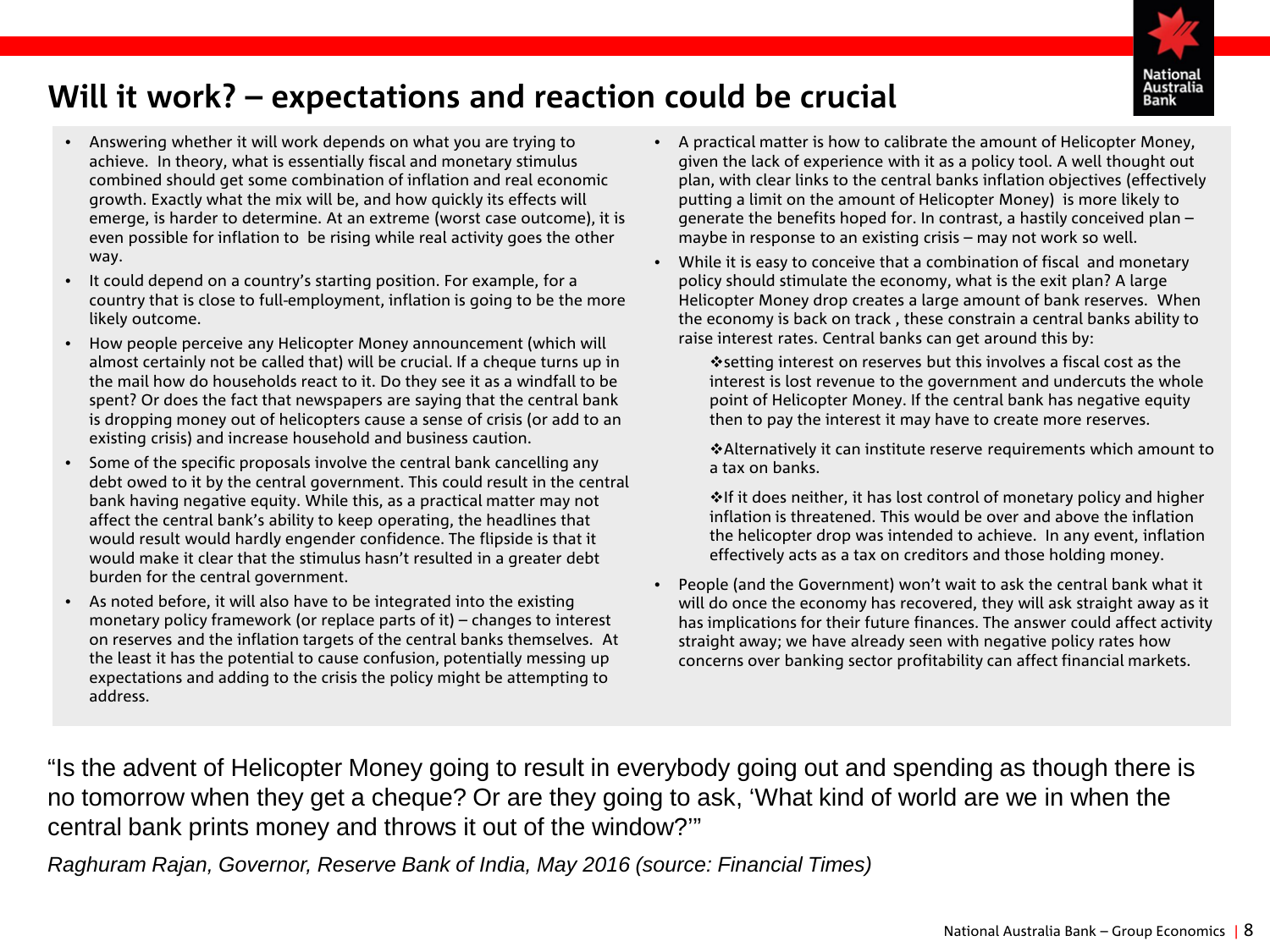

# <span id="page-8-0"></span>**Risks and pitfalls**

- To this point, the discussion of Helicopter Money might sound too good to be true. It sounds like manna from Heaven – it creates wealth for households (or money to spend for governments) but not, in any meaningful sense of the word, debt for anyone.
- However, economics is also about trade-offs and risks. They exist with Helicopter Money and there are good reasons why the money financing of government has long been considered a taboo. Indeed, destabilising a nation's currency by (fraudulently) printing money has been a tactic used in wars including the American revolution and civil war, and by Germany in World War II ('operation Bernhard').
- We have already noted some of the risks and trade-offs involved. In particular, it is not clear how confidence (perhaps in the midst of an existing crisis) will react to news that the central bank is printing money, and to the other changes in monetary arrangements that might accompany it. Moreover, when it is time to stop the helicopter drops choices have to be made between paying interest on reserves (which affects Government finances in one way or another) or introducing reserve requirements (a tax on banks) or allowing higher (than targeted) inflation.
- The risk of inflation getting out of control is why central bankers are very sensitive to claims of debt monetisation, and why often there are laws put in place to prevent the practice. There are many cases where too much money printing has led to hyperinflation, with disastrous consequences, with a couple of examples noted opposite.
- This is not to say that a Helicopter Money program will lead to hyper inflation. Most hyper inflations occur following extreme events such as war, and examples for stable democracies are few. The issue with war is that the economic destruction it causes is immense. As a result the tax base is severely eroded (if not non-existent) meaning that the government cannot meet its current and future debt obligations (which normally rise significantly during war) let alone continue its normal operations without resort to the printing press.
- What it does point to is the need for credible institutions and the need for any Helicopter Money program to be consistent with the inflation goals of the central bank (even though the heart of Helicopter Money is a fiscal stimulus). The risk is that once the genie – money financed deficits – is out of the bottle, that it won't be possible to put it back in.

# Hungary's 1946 hyperinflation

With no tax base to rely upon, the Hungarian government decided to stimulate the economy by printing money…The government literally flooded the country with money to get the economy going again. Money may not have grown on trees, but it certainly flowed off the printing presses.

<https://www.globalfinancialdata.com/gfdblog/?p=2382>

The result: a peak monthly inflation rate of:

419,000,000,000,000,000%

[https://en.wikipedia.org/wiki/Hyperinflation#Hungary](https://en.wikipedia.org/wiki/Hyperinflation)

# …don't forget Germany in the 1920s



http://rarehistoricalphotos.com/children-playing-stacks-hyperinflated-currency-weimarrepublic-1922/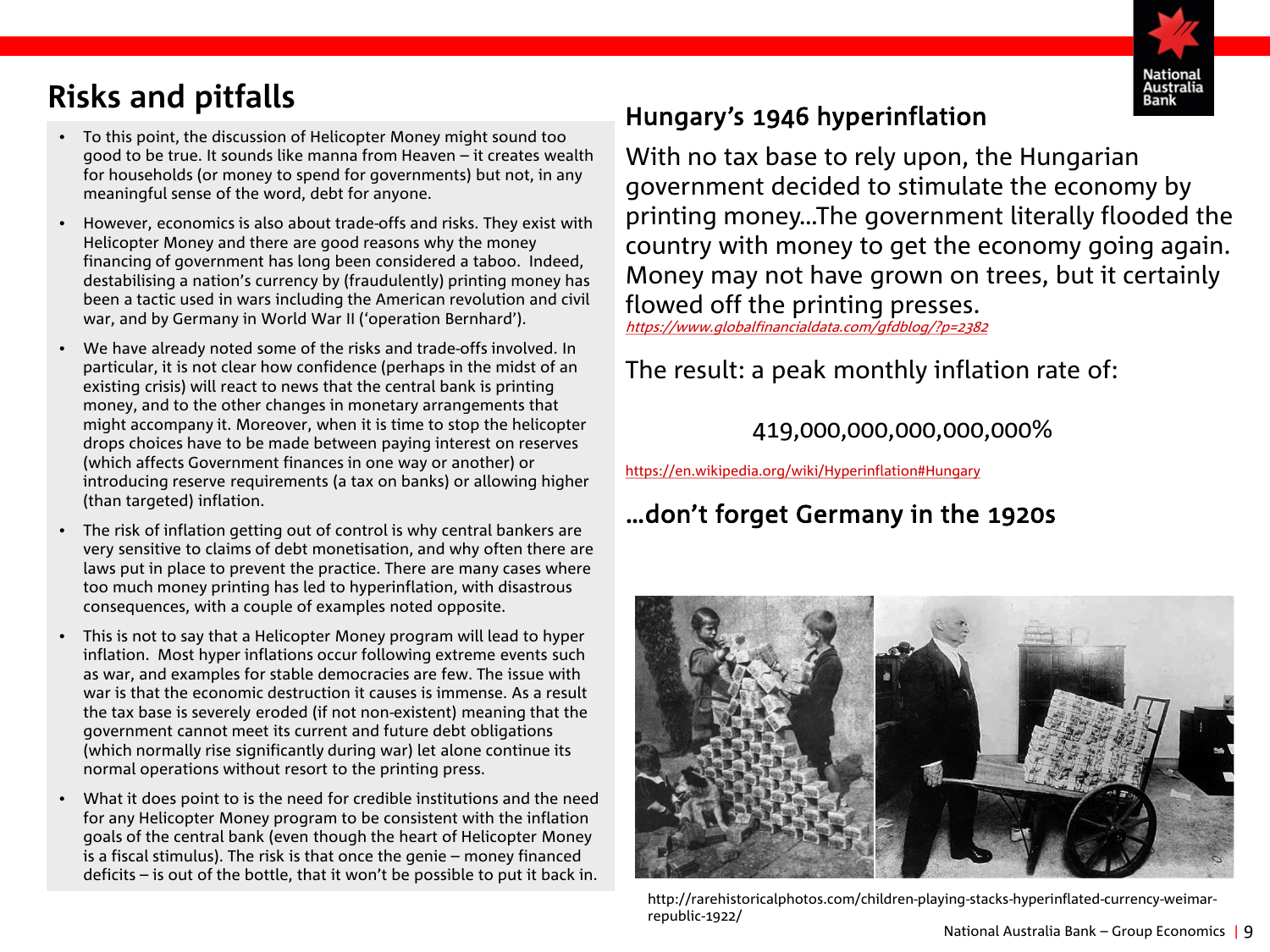# <span id="page-9-0"></span>**Has it been done before?**

- While some of the possible forms of Helicopter Money e.g. central bank cheques direct to household – are novel, money finance of Government is not new at all.
- Not only has it occurred for centuries, but money creation to finance government happens to a small extent in most economies. Issuing new money creates what is called seigniorage as the cost of printing a \$100 note is small, but the Government can use it to obtain \$100 worth of resources. As an economy grows over time, there is increased demand for money, so the government gets some seigniorage revenue each year.
- However, this is by and large an ongoing process separate from the use of fiscal and monetary policy together to stimulate (or rein in) the economy.
- In this context, examples given of the successful use of money financing include: by the Union government in the U.S. civil war (although the civil war is also given as an example of how money financed government spending can go wrong), by the U.S. in World War II, by Japan in the 1930s, and Canada from 1935 to the early 1970s.
- As always, these historical parallels have important differences to today. For example, the Japan experience in the 1930s involved departure from the gold standard, a depreciation of the Yen, capital controls, changes in official interest rates and fiscal stimulus. Research differs on which factors were most important. Moreover, some argue that while initially successful, it set in motion forces that led to future inflation pressures, and also had dire consequences for its instigator, Finance Minister Korekiyo Takahashi (see account opposite).
- That monetary policy can stimulate the nominal economy is not in doubt; Helicopter Money is just monetary policy in a different form. After all, central banks traditionally hit their interest rate targets by buy and selling bonds in order to change the amount of base money.

"In 1931, after more than a decade of deep deflation, Finance Minister Korekiyo Takahashi used debt-financed fiscal expansion to bring about a domestic economic revival.

…Takahashi knew when it was time to rein in spending, and in 1934 he attempted to do just that. His focus on reducing military expenditure, however, attracted strong opposition from army officers, who assassinated Takahashi in 1936. His successor allowed the military budget to swell, funded by newly created money. This stimulated rapid inflation…"

# Koichi Hamada, Special Economic Adviser to the Japanese Prime Minister

*(https://www.project-syndicate.org/commentary/helicopter-money-japan-stimulus-bykoichi-hamada-2016-04)*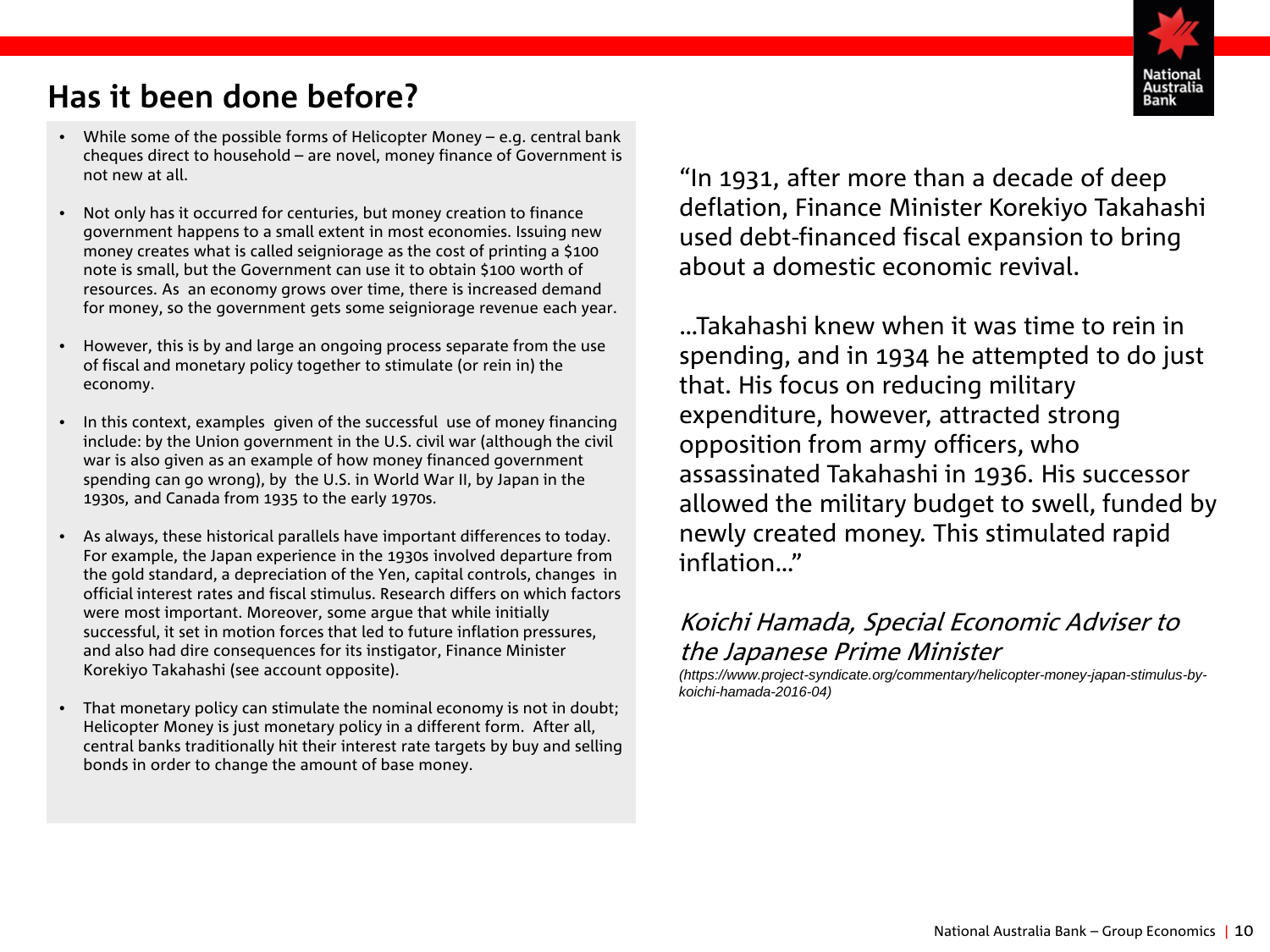

# <span id="page-10-0"></span>**Can it be done? – legal issues**

#### Legality

- A separate question to whether a central bank should engage in Helicopter Money is can it? The answer will vary according to the country in question and the form of Helicopter Money.
- The European Central Bank (ECB) is often seen as being particularly constrained due to the Treaty of Lisbon (Treaty on the Functioning of the European Union). Note that the United Kingdom is also a signatory to the Treaty of Lisbon. The Treaty includes an article which does not permit the ECB to directly finance (through debt purchases) national governments. Less clear is whether this would prevent the ECB purchasing bonds in the secondary market particularly if it is for the same purpose.
- Some argue that the ECB is less restrained when it comes to sending out cheques directly to households as there is no explicit prohibition and they have wide scope to undertake monetary policy actions. An alternative view is that they have no legal mandate to do so.
- Of course where there is a will there is a way, as can be seen in the proposed schemes which achieve the same aim but in a different (less direct way). For example, one proposal is for ECB to make zero interest, perpetual loans to banks who would then on-loan to households.
- Other major central banks appear to have an easier path to Helicopter Money. Both the Fed and the Bank of Japan can directly finance the government if the parliament suspends/allows exceptions to the Acts they operate under (as has been done in the past). In either event they could purchase the bonds in the secondary market which would achieve the same affect.
- Less clear is whether The Fed and the Bank of Japan can provide money directly to households (one view is that the Bank of Japan might require Prime Ministerial approval).
- For these central banks (ECB, Federal Reserve, Bank of Japan) also uncertain is whether some of the other bells and whistles sometimes proposed as part of Helicopter Money – debt write-offs or conversion of bonds to perpetual, zero interest debt – are legal.



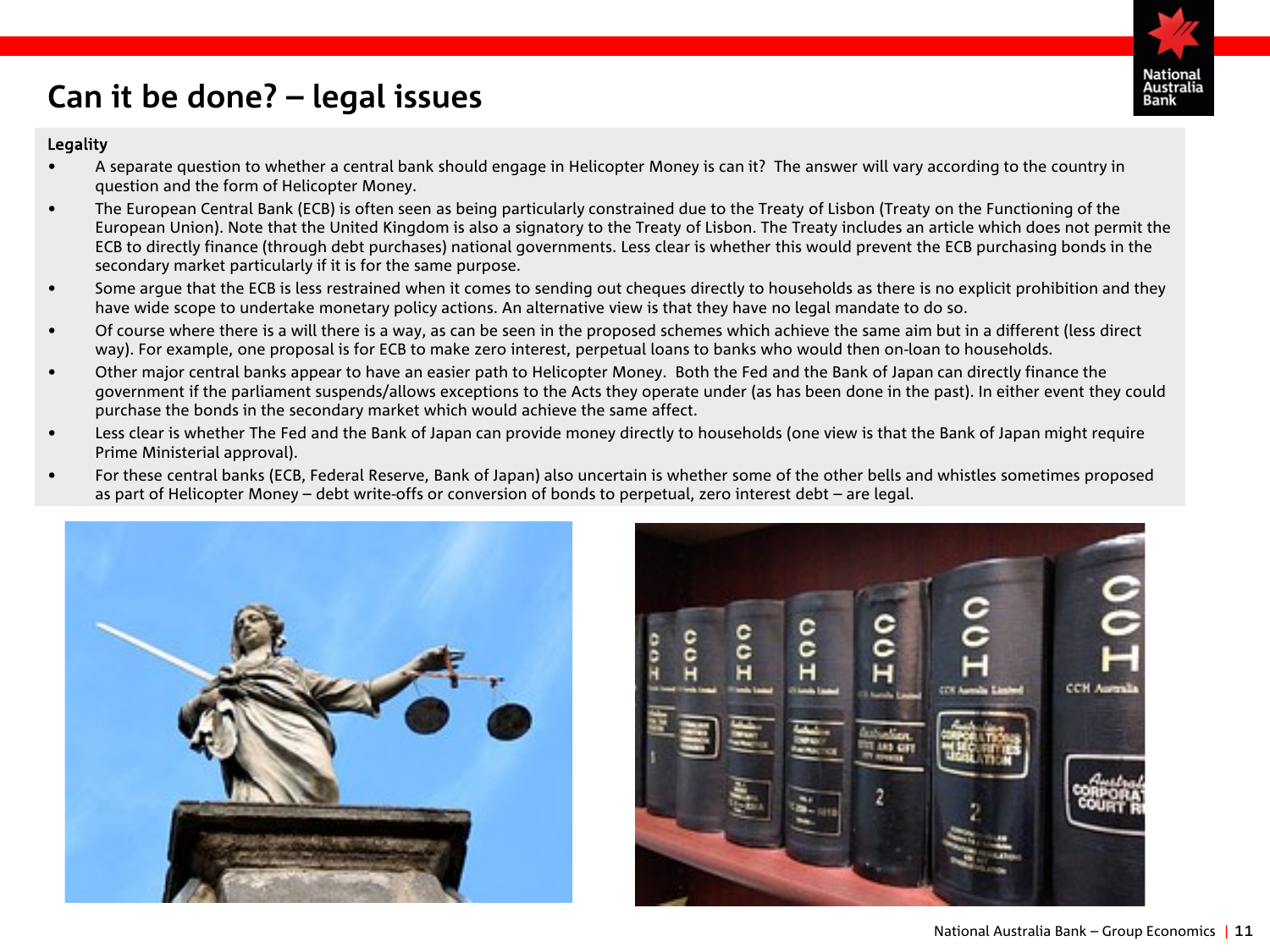

# **Can it be done? – institutional issues**

### …Don't forget the politics

- There is an old joke about an economist left alone on a deserted island with nothing but a can of food who, when asked what s/he would do, answers 'assume a can opener'.
- The discussion of whether central banks can send out cheques directly to households seems to be in the same vein, but this time assumes 'there are no politicians'. If anyone is going to send out cheques to households it surely isn't going to be central bankers. The only possible exception would be in the Eurozone where the multiplicity of sovereign governments in play may not be able to agree on what to do; but the ECB sending out cheques across the Euro-zone in such an environment could cause significant reputational damage to itself and magnify political problems in the Euro-zone. This is even before considering the logistical obstacles – does the central bank have the name of every person and they can match each person to a single bank account (or do they have their address)?
- More fundamentally, what this illustrates is that the Helicopter Money, as normally conceived, has key elements of fiscal and monetary policy, and will require the agreement of both players (or at least the government, who ultimately controls the central bank). If there is agreement, then there is scope for changing laws which might otherwise hinder action.



# "The problem with this policy [central bank giving money out directly], which would most certainly by illegal in most or all jurisdictions, is not its economic logic, but its political legitimacy."

### Ben Bernanke, Former Chair of Federal Reserve

### Central bank independence…don't forget the fiscal side

- The other much debated institutional issue is how the central bank retains its monetary policy independence if it starts to co-operate with the government.
- Many proposals to address this problem boil down to allowing the central bank to determine the amount of Helicopter Money/fiscal stimulus. The idea is that if the size of the program is wholly determined by the central bank, which continues to target inflation (or a price level) then it should be able to retain its credibility. But the central bank cannot know what the Government would have spent without the Helicopter program, so whether these arrangements would work is unclear.
- Related to this, the government will want to have control of fiscal policy, and this could cause tensions. For example, if the central bank wanted to do Helicopter Money in reverse it would mean that the government may be required to tax people or cut back on spending.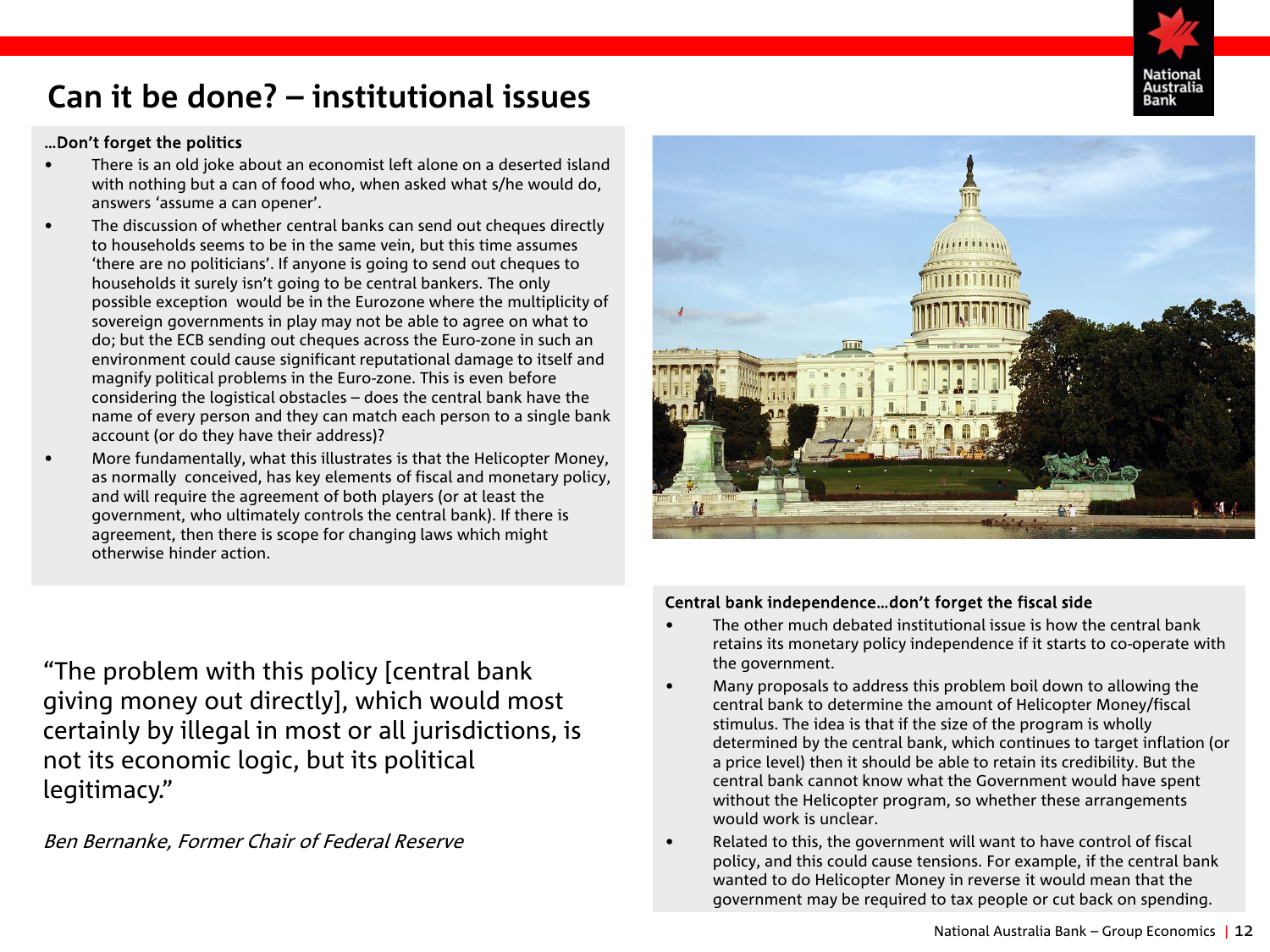# <span id="page-12-0"></span>**When and where might it be used**

• Advocates of Helicopter Money have proposed its use in circumstances where:

There are question marks over the sustainability of public finances and inflation is well below target.

 $\div$  There is insufficient domestic demand, (standard) monetary policy tools are no longer effective and the government is unwilling to undertake debt financed fiscal policies.

 $\cdot \cdot$  There is a severe debt overhang (which might limit the effectiveness of normal monetary policy tools).

 $\cdot$  It is the only feasible way to deal with existing government debt.

- Based on this, the most obvious advanced economies to which one or more of these conditions might apply are the Euro-zone and Japan. In the Euro-zone, inflation is below target, unemployment is high and the public finances of some sovereigns in the region are problematic to say the least. In Japan, while unemployment is low, it is seeking to lift, on a permanent basis, the inflation rate. While its existing policy mix has been partly successful, progress has stalled. Japan also has a high level of government debt and large budget deficits.
- Some advocates of Helicopter Money consider that existing tools are either exhausted or not working or circumstances (debt overhang) suit its use. An alternative view is that, given the risks of money finance of government, Helicopter Money should only be a last resort.
- Most major central banks have some scope to ease policy using existing tools. There are also other ideas that have not generally been tried yet, such as changing monetary policy targets – e.g. a higher inflation target, and price or nominal GDP targeting.
- There is also scope to undertake fiscal stimulus or a combination of fiscal stimulus and QE. While Japanese debt levels may be high, negative long-term bond rates do not indicate an inability for the Japanese government to borrow currently. While this might change in a 'crisis' situation, if it were to do so it would potentially mean that the risks associated with Helicopter Money are likely to take hold. If markets were to lose faith in the Japanese government's ability to service its debt other than through printing money then to promise to do so could make things worse.

The Euro-zone is more complicated as there is no central fiscal agency and the ability of some governments to access financial markets is constrained (Greece etc). Current treaty obligations (agreed limits on debt to GDP ratios) are also a constraint (although they could be changed).

• While central banks may not be (publicly) keen on the idea, and still have other options, it is also possible that Helicopter Money could be introduced through the political process. For example, the U.K. Labour party has adopted a policy of 'people's QE'.

### Are central banks (and governments) really out of options?

### Some can still:

Cut policy interest rates (e.g. U.S., Australia)

Further cut deposit rates (e.g. Euro-zone, Japan)

Undertake more QE and forward guidance

## Policy options not tried yet:

Lift the inflation target

Adopt price level targeting

Adopt nominal GDP targeting

### Governments can still:

Undertake standard bond financed fiscal stimulus

### Governments and central banks can do:

Bond financed fiscal stimulus and QE at the same time